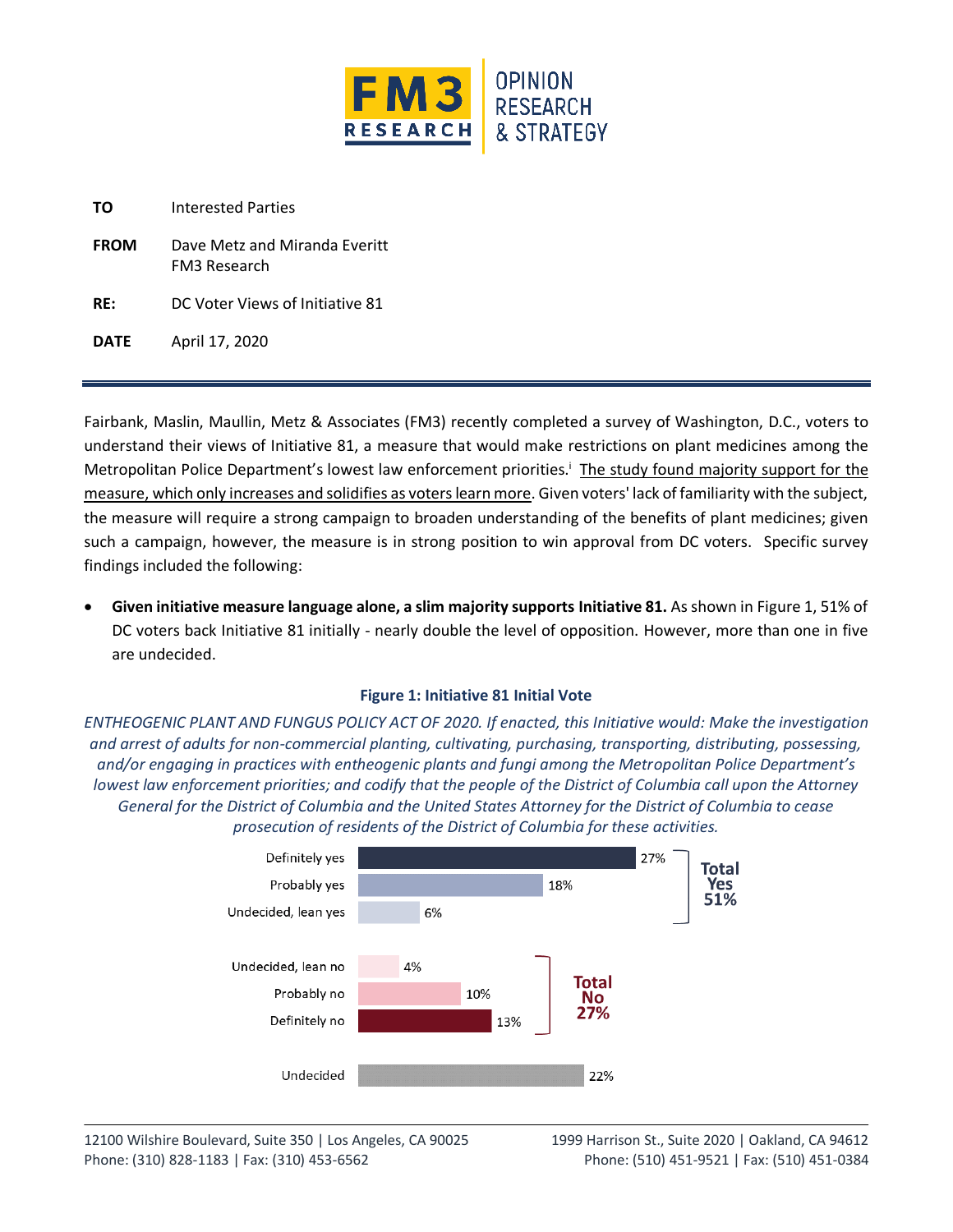

• **Given a plain-language explanation, support increases nine points, and the share who are undecided also shrinks.** As shown in Figure 2, three in five (60%) support Initiative 81 given a plain-language explanation of the measure. In addition, the share who are undecided reduces from more than one in five to 13%. The proportion "definitely" in favor rises by six points.

## **Figure 2: Vote After Information**

*It would change current law having to do with plant medicines known as entheogens, which include substances like psilocybin, the active ingredient in "magic mushrooms"; cacti which contain mescaline, iboga, which contains ibogaine and ayahuasca, which contains DMT. The measure would make investigation and arrest of adults for non-commercial growing, gathering, and gifting of these plant medicines among the lowest law enforcement priorities for the District of Columbia. The measure instructs the DC Attorney General to not prosecute people arrested for entheogens. The measure does not legalize these substances, allow their retail sales, or permit marketing of any products containing these substances.*



- **Support for the measure is strong despite the fact that concern about COVID-19 is substantial and broadly shared.** Fully 83% of DC voters say they are either "extremely" or "very concerned" about the coronavirus pandemic, with nearly half (46%) registering the highest level of concern. Another 13% are "somewhat concerned," and just 3% say they are "not too concerned" about the pandemic. Notably, this concern is substantial across gender, age, party and racial groups, with at least two-thirds "extremely" or "very concerned." There seems to be little connection between concern about coronavirus and support for the measure, however. 55% of those at least "very concerned" support the measure, as do 50% of those less concerned -- within the study's margin of error.
- **While very few have used any type of plant medicine personally, many DC voters have a connection to someone who has experienced the type of mental health issues the substances can treat.** As shown in Figure 3 on the next page, majorities have either experienced, or are close to someone who has experienced, anxiety or depression. Fewer than one-quarter have a close tie to someone who has used psilocybin; very few have personally used ayahuasca, mescaline or iboga, or know someone who has. This lack of direct personal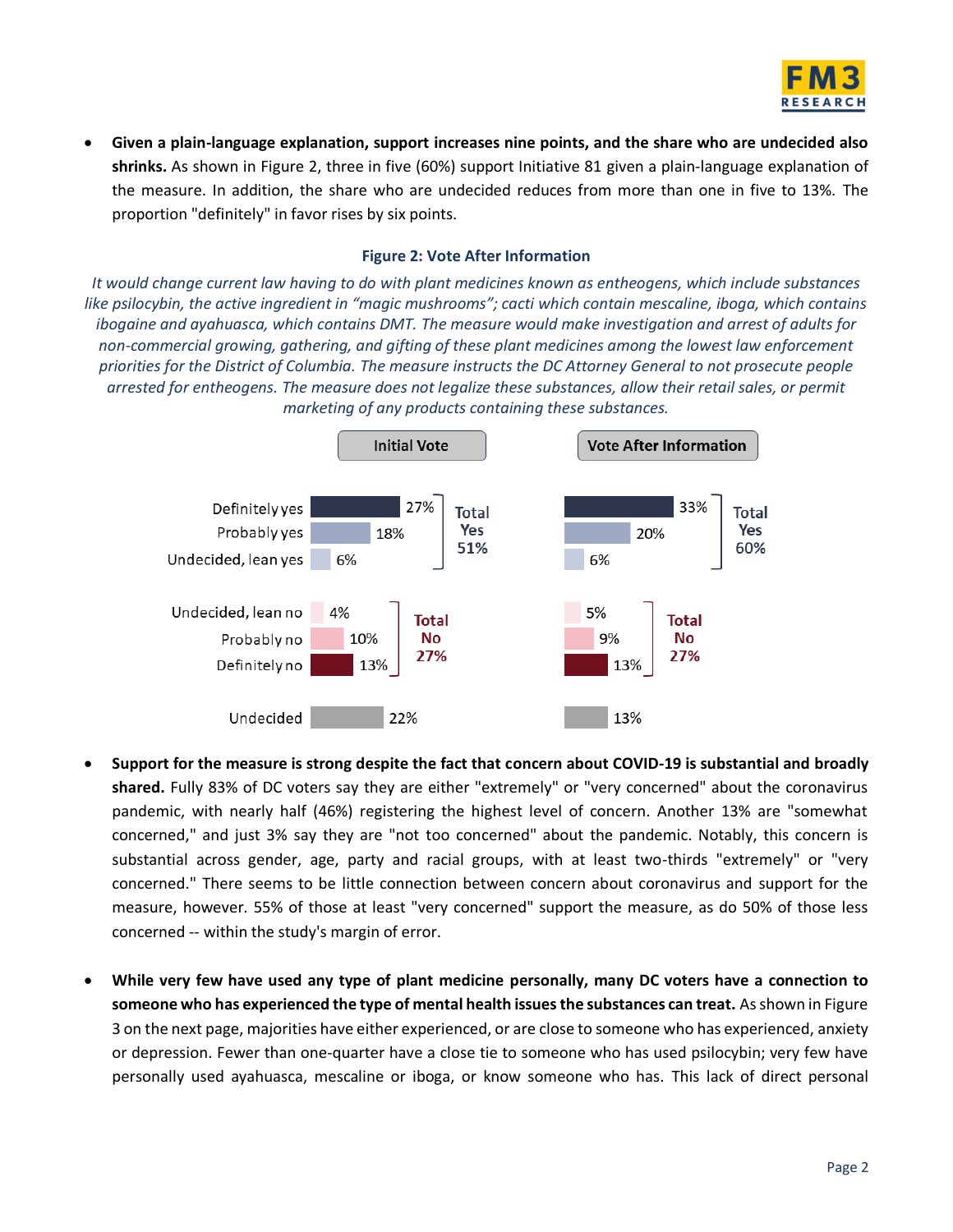

experience underscores the need for public education about plant medicines, and their benefits for addressing these widespread mental health conditions.

## **Figure 3: Voter Experiences with Plant Medicines and the Conditions They Treat**

*Keeping in mind that this survey is completely confidential, have you, or has anyone close to you, ever done any of the following:* 

| <b>Experience</b>                  | <b>Personal</b><br><b>Experience</b> | <b>Experience by</b><br><b>Self or Person</b><br><b>Close</b> |
|------------------------------------|--------------------------------------|---------------------------------------------------------------|
| <b>Experienced anxiety</b>         | 39%                                  | 64%                                                           |
| <b>Experienced depression</b>      | 28%                                  | 57%                                                           |
| <b>Experienced PTSD</b>            | 10%                                  | 28%                                                           |
| Used psilocybin or magic mushrooms | 10%                                  | 23%                                                           |
| Used ayahuasca                     | 1%                                   | 6%                                                            |
| Used cacti containing mescaline    | 1%                                   | 5%                                                            |
| Used iboga                         | 1%                                   | 2%                                                            |

• **Support for Initiative 81 remains strong after an exchange of pro and con arguments.** As shown in Figure 4 below, both voters' overall support and the intensity of their support steadily increase as voters get more information about the measure – including after an exchange of pro and con arguments.

## **Figure 4: Progression of Support for Initiative 81 After Messages**

| <b>Position</b>   | <b>Initial</b><br><b>Vote</b> | <b>After</b><br><b>Information</b> | <b>After Pro and</b><br><b>Con Messages</b> | <b>Change</b> |
|-------------------|-------------------------------|------------------------------------|---------------------------------------------|---------------|
| Definitely yes    | 27%                           | 33%                                | 37%                                         | $+10%$        |
| Probably/lean yes | 24%                           | 26%                                | 22%                                         | $-2%$         |
| <b>TOTAL YES</b>  | 51%                           | 60%                                | 59%                                         | +8%           |
| Definitely no     | 13%                           | 13%                                | 16%                                         | $+3\%$        |
| Probably/lean no  | 14%                           | 14%                                | 16%                                         | $+2%$         |
| <b>TOTAL NO</b>   | 27%                           | 27%                                | 32%                                         | $+5%$         |
| <b>UNDECIDED</b>  | 22%                           | 13%                                | 9%                                          | $-13%$        |